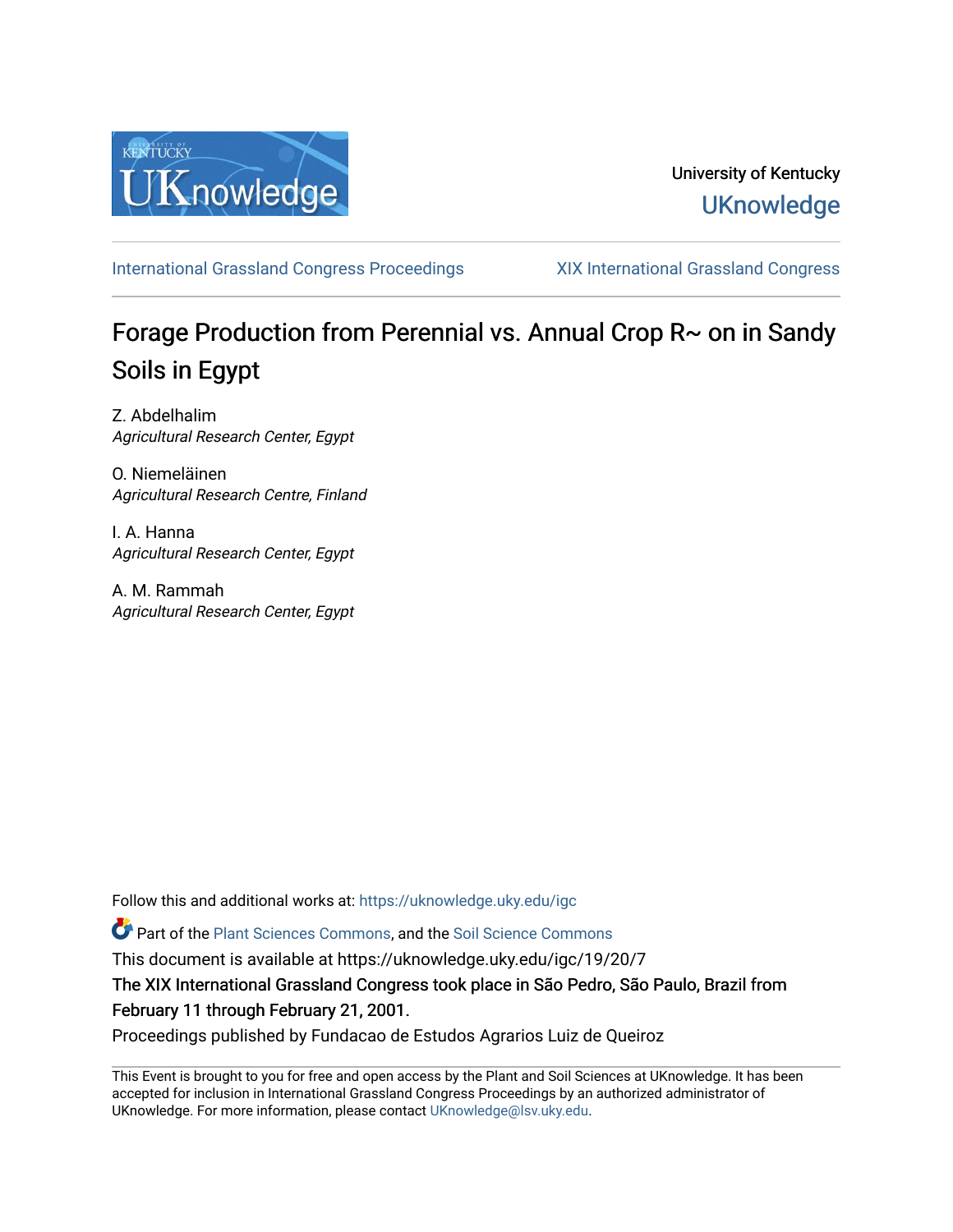## **FORAGE PRODUCTION FROM PERENNIAL VS. ANNUAL CROP R~ ON IN SANDY SOILS IN EGYPT**

Z. Abdelhalim<sup>1</sup>, O. Niemelainenz<sup>2</sup>, I.A. Hanna<sup>3</sup> and A.M. Rammah<sup>1</sup>

<sup>1</sup>Field Crops Research Institute, Agricultural Research Center, Giza, Egypt

<sup>2</sup>Agricultural Research Centre, Jokioinen, Finland

<sup>3</sup>Ismailia Agricultural Research Station, Agricultural Research Center, Egypt

#### **Abstract**

Forage production was studied on newly reclaimed sandy soil in Egypt trom perennial lucerne (*Medicago sativa* L.) and two annual crop rotations. The cropping systems were: A) lucerne, B) berseem clover (*Trifolium alexandrinum* L.) in the winter follov~ed by pearl millet (Pennisetum glaucum R. Br. Emend. Stantz.) in the summer and C) triticale (XX *Triticosecale* Wittm.) (forage cut + grain harvest) in the winter followed by maize (*Zea mays L*.) (grain + stover) in the summer. Mean annual dry matter yields (t ha<sup>-1</sup>) were 20.65, 26.59 and 27.48 from A, B and C, respectively. However, lucerne provided the most even seasonal forage production.

**Keywords:** alfalfa, berseem, corn, dual purpose crop, Egyptian clover, lucerne, maize, pearl millet, ruiation, triticale

#### **Introduction**

Feed and food deficits due to rapidly growing populaüon have inereased cropping on marginal lands in Egypt. Livestock is an integral part of the land reclamation process and a secure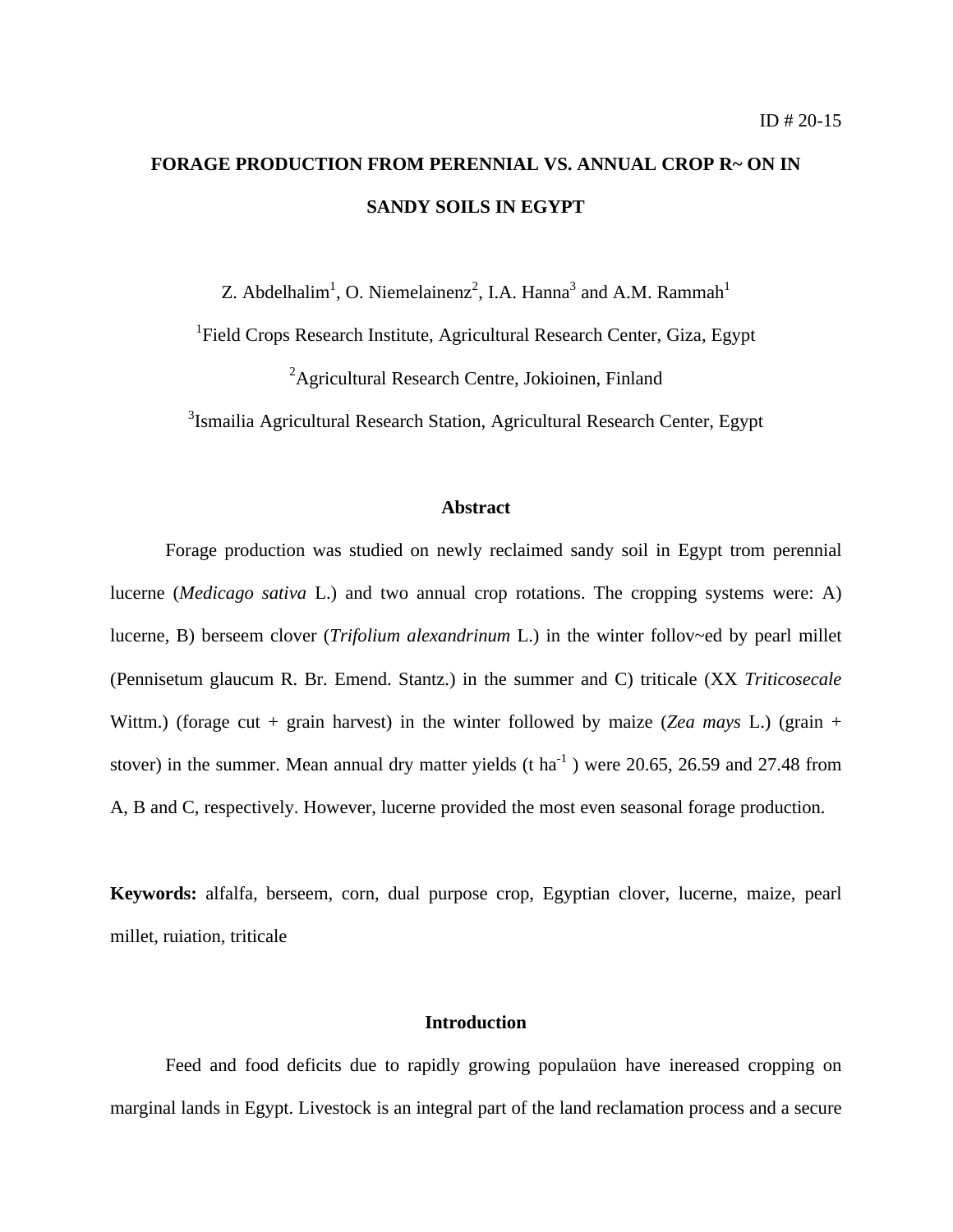supply of forage is vitally important for sustainability of production. Berseem (*Trifolium alexandrinum* L.) is the predominant forage crop in Egypt in the winter season (Hathout et al. 1997), but search for new suitable feed resources and cropping strategies is an constantly ongoing process. Pearl millet (*Pennisetum glaucum* (L.) R. Br. Emend. Stantz.), maize (*Zea mays* L.), and lucerne (*Medicago sntiva* L.) are highly productive potential crops for production in Egypt (Abdelhalim et al. 1998). The objective of this study was to compare three different forage production strategies: a) perennial lucerne which is cut continuously for forage, b) the traditional summer and winter season rotation in which both crops are harvested for forage and c) a new strategy in which dual purpose crops for forage and grain are used in winter and summer season. In addition, the study was designed to provide information on lucerne vs. legume / cereal and cereal / cereal rotation on sandy soil cultivated for the first time.

#### **Material and Methods**

The experiment was established on 4  $<sup>th</sup>$  of November 1996 at the Ismailia Agricultural</sup> Research Station in Egypt on soil with a deep sand profile. Farmyard manure was applied at a rate of 40 t  $ha^{-1}$  to the plots prior to establishment in the first sowing. No additional farmyard manure was applied on the crops. Lucerne, berseem and triticale (X *Triticosecale* Wittm.) were sown as winter forage and the experiment ran for approximately 24 months; the last cut of lucerne was taken on November 5th, of pearl millet on September 30th, and of maize on November 5th, 1998. The experiment was carried out under sprinkler irrigation. Cropping systems were: A) lucerne, B) berseem followed by pearl millet, C) triticale (forage plus grain) followed by maize (grain + stover). Plot size was 10  $m^2$  . Four replicates were included in a randomized block design. A summary of the treatments with sowing dates (in parentheses) was as follows: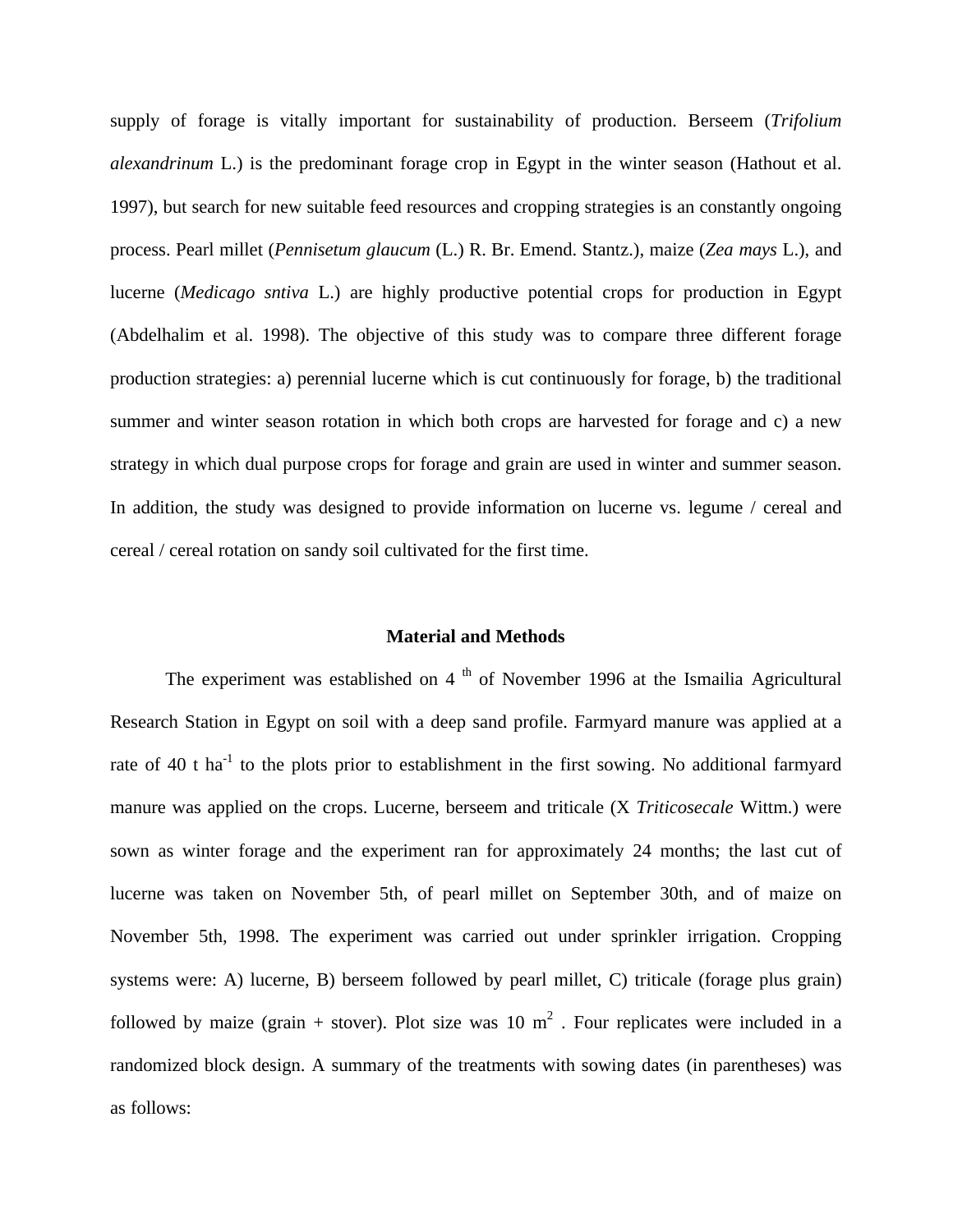| Rotation    |         | A                  | B                 | $\mathcal{C}$        |
|-------------|---------|--------------------|-------------------|----------------------|
| Season      |         |                    |                   |                      |
| Winter      | 1996/97 | lucerne $(4.1 1.)$ | berseem $(4.11.)$ | triticale $(4.11.)$  |
| Summer 1997 |         | lucerne            | millet $(30.4.)$  | maize $(29.5)$       |
| Winter      | 1997/98 | luccrne            | berseem $(8.10.)$ | triticale $(10.11.)$ |
| Summer      | 1998    | lucerne            | millet $(5.4)$    | maize $(8.5.)$       |

Harvest dates are presented in Table 2. Berseem and pearl millet were cut 4 times per season and lucerne was cut 10 times a year. Triticale served a dual purpose being fir~t cut for forage and at maturity being harvested for grain. Both maize grain and stover were harvested. Yields are presented on a dry matter basis.

#### **Results and Discussion**

Data from the all twenty individual harvest dates are presented in Table 1. This facilitates study of the season and within seasonal yield distribution. The seasonal yield data are presented in Table 2. Lucerne was the only crop which provided a yield at every harvest date. The yield of lucerne ranged between 0.52 and 3.72 t ha<sup>-1</sup> per harvest. Crop rotation B did not produce any harvest in four of the 20 harvest dates and rotation C was harvested only at six harvest dates of the twenty. Therefore, it can be stated that in comparison with yields of lucerne the available yield varied from zero to 8.29 t ha<sup>-1</sup> in rotation B, and from zero to 29.52 t ha<sup>-1</sup> in rotation C. Although the crops in rotation B were cut for forage as soon as they were ready for harvesting, forage supply was very limited during the establishment period at the beginning of the winter and summer seasons. Rotation C produced, as anticipated, very high yield particularly during summer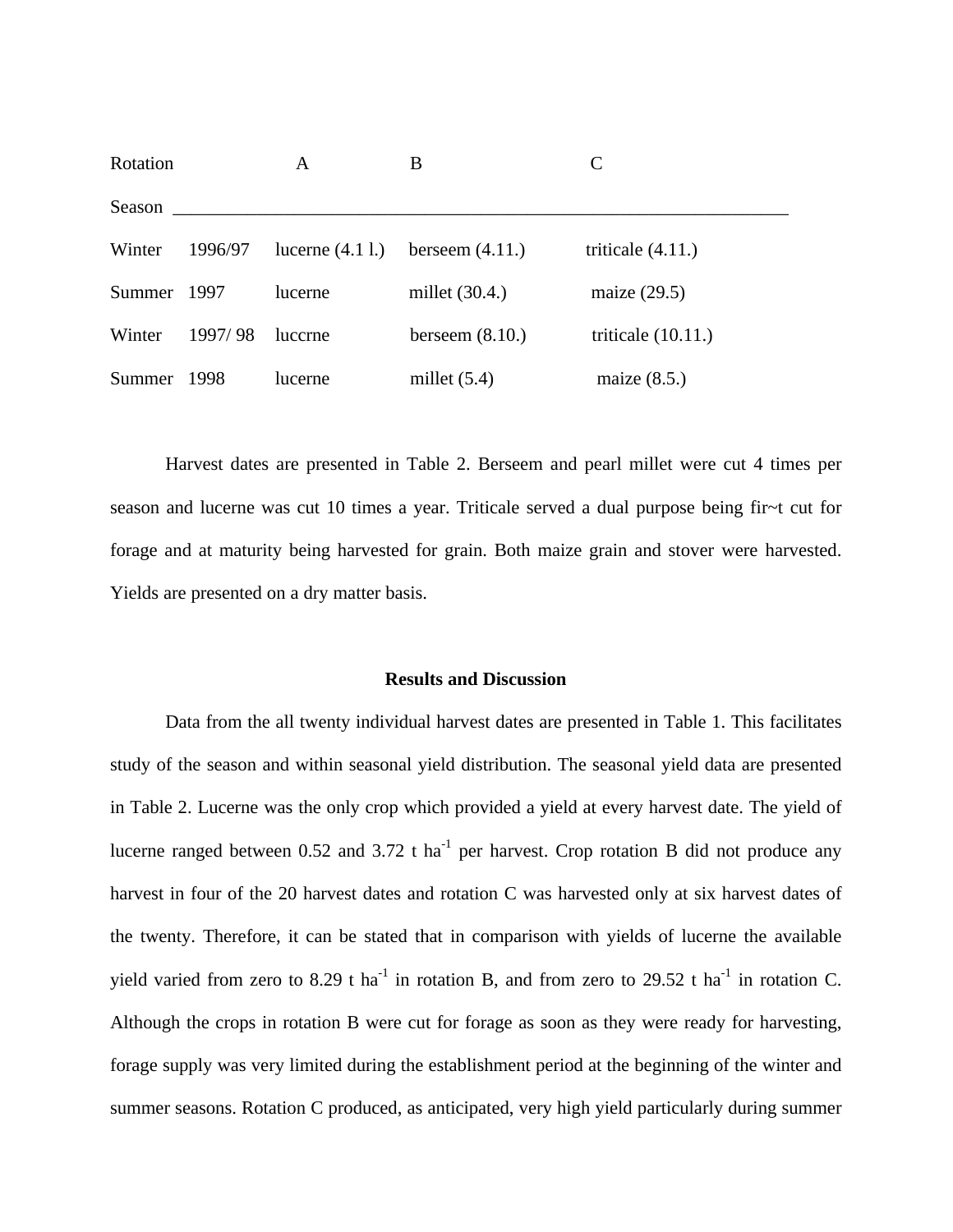but would require provision of storage facilities for excess forage at each harvest date and/or supplementing concentrate feed for livestock in between the cuts. Harvested grain could either be used as feed or sold as a cash crop.

In both winter seasons lucerne produced a clearly hígher yield than either berseem or triticale (Table 1 ). In summer maize and pearl millet produced substantially high yields, approximately 30 t ha $^{-1}$  dry matter. However, the yield of both pearl millet and maize varied highly from the first summer season to the next. Low yield of pearl millet in the first year may haven been caused by problems in the irrigation system which resulted in a severe drought stress . The effect of cultivating forages continuously in sandy soil probably induced the reduction in yield of maize in the second year, Table 1.

Lucerne yield in the second summer season was low. It is possible, although it was not verified during this study, that disease or pest problems caused deterioration of the lucerne stand in the second year. However, during both winter seasons the total yield of the comparable 4 cuts of lucerne out yielded those of berseem cut on the same dates by 67.2 and 24.4 percent in the first and second year, respectively. Forge yield of triticale in the first winter was higher by 3.32 t ha  $\sim$ 1 than in the second because of the longer growth period (86 vs. 35 days). Yield reduction could have been enhanced by triticale in the second year following maize in the rotation and receiving no additional farmyard manure application. Variability in yield was high in this study emphasizing the importance of reliable management in the cultivation of newly reclaimed sandy soils in Egypt. Data on sensitivity of different crops would be valuable for deciding which crops to grow.

In conclusion, lucerne produced the most even distribution of forage over the two year period. However, the total yield in rotations C and B were higher than that of lucerne.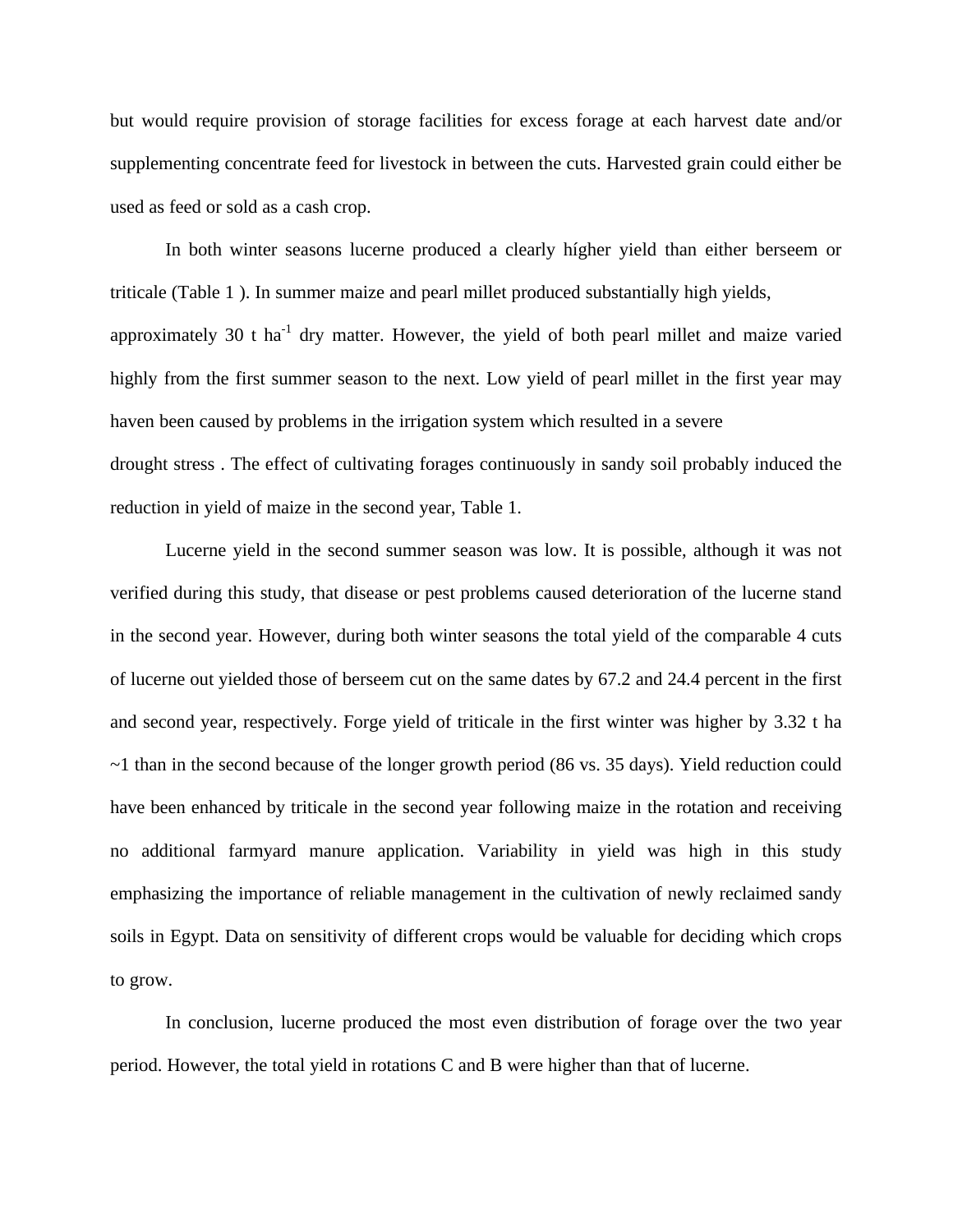Including annual forage species (legume / cereal) along with lucerne within a forage crop rotation on sandy soil could guarantee sustainability and a high level of forage production.

#### **References**

**Abdelhalim, A.Z., El-Sayes M.F. and Ismail K. M.** (1998). Sustainable agriculture on

recently reclaimed sandy soil. I. Forage yield and nutritive value. Egypt. J. Appl. Sci. **13**:80 - 96.

**Hathout, M. K., F.Z. Swidan, M.F. El-Sayes and H.A. Eid** (1997). Quality evaluation of feed resources at the newly reclaimed area in Egypt. Proceedings of the XVIII International Grassland Congress. June 8-17, 1997, Canada. ID NO. 1339. p.l-79-80.

**Table 1 -** Seasonal dry matter yields (t ha<sup>-1</sup>). Treatments: A) Lucerne, B) Berseem + millet, C) Triticale + maize, grain, and in parentheses (for grain + forage).

| <b>Season 1 Rotation</b>          |         | A                      | B            | C            | $(grain + forage)$           |
|-----------------------------------|---------|------------------------|--------------|--------------|------------------------------|
| Winter (Nov-May)                  | 1996/97 | 14.15 a (a)*           | 6.64 c (b)   | 7.08 c (b)   | $(1.99 + 5.10)$              |
| Summer (June-Oct)                 | 1997    | 11.03b(b)              | 10.18b(b)    |              | 29.52 a (a) $(8.72 + 20.80)$ |
| Winter (Nov-May)                  |         | $1997/98$ 1 1.54 b (a) | 5.82 d $(b)$ | 3.57 d $(c)$ | $(1.78 + 1.79)$              |
| Summer (June-Oct)                 | 1998    | 4.58 c $(c)$           | 30.53 $a(a)$ |              | 14.77 b (b) $(2.97 + 11.80)$ |
|                                   |         |                        |              |              |                              |
| Total DM yield t ha <sup>-1</sup> |         | 41.28(b)               | 53.08 $(a)$  | 54.99(a)     |                              |
| Mean annual DM yield              |         | 20.65                  | 26.59        | 27.48        |                              |

 $*$  Values in rows with different letters in parentheses are significantly different ( $P < 0.05$ ) and values in columns marked with different letters without parentheses are significantly different ( $P < 0.05$ ).